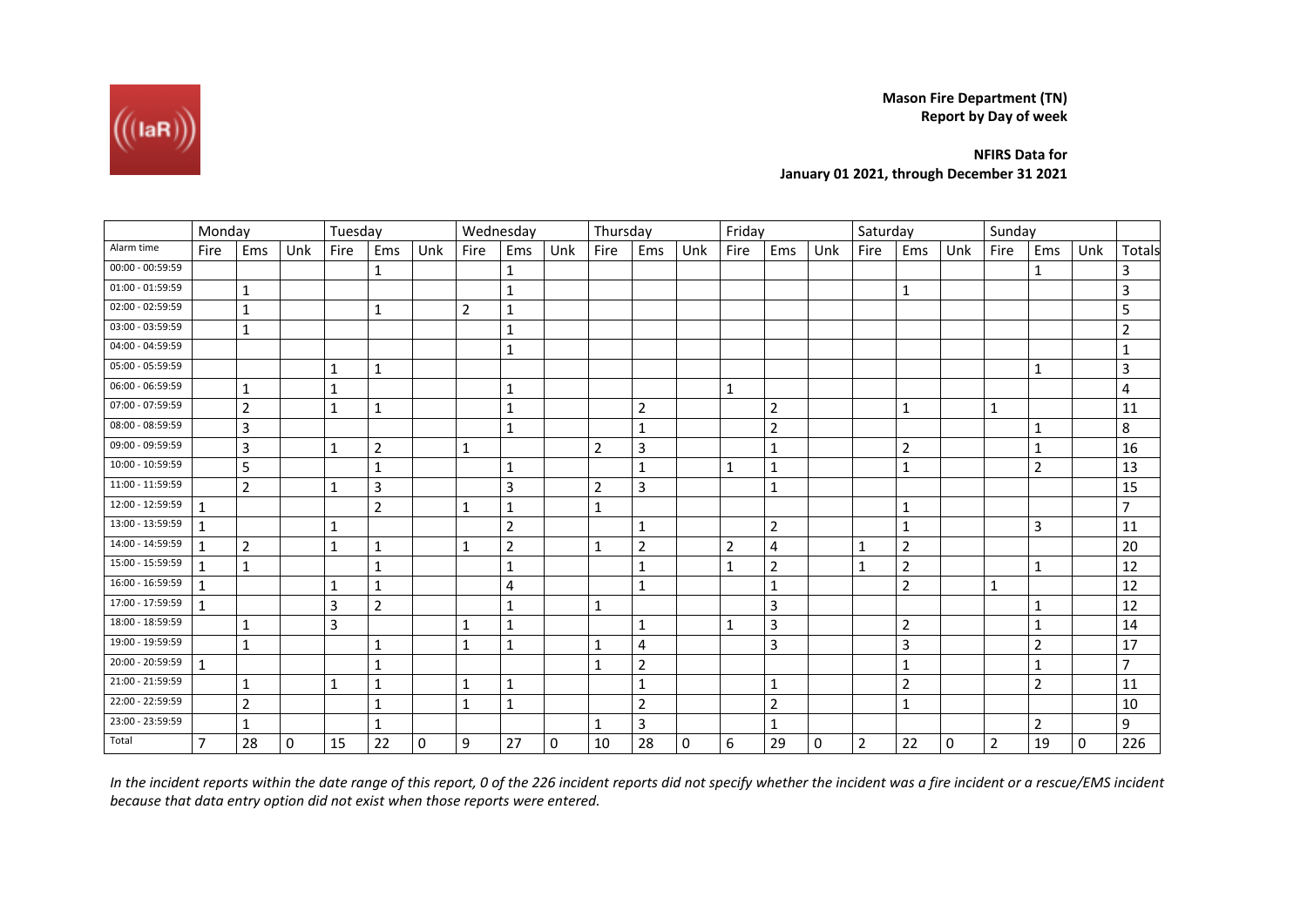Incident types included:

[100] Fire, other.

[111] Building fire.

- [112] Fires in structure other than in a building.
- [113] Cooking fire, confined to container.
- [114] Chimney or flue fire, confined to chimney or flue.
- [115] Incinerator overload or malfunction, fire confined.
- [116] Fuel burner/boiler malfunction, fire confined.
- [117] Commercial Compactor fire, confined to rubbish.
- [118] Trash or rubbish fire, contained.
- [120] Fire in mobile property used as a fixed structure, other.
- [121] Fire in mobile home used as fixed residence.
- [122] Fire in motor home, camper, recreational vehicle.
- [123] Fire in portable building, fixed location.
- [130] Mobile property (vehicle) fire, other.
- [131] Passenger vehicle fire.
- [132] Road freight or transport vehicle fire.
- [133] Rail vehicle fire.
- [134] Water vehicle fire.
- [135] Aircraft fire.
- [136] Self-propelled motor home or recreational vehicle.
- [137] Camper or recreational vehicle (RV) fire.
- [138] Off-road vehicle or heavy equipment fire.
- [140] Natural vegetation fire, other.
- [141] Forest, woods or wildland fire.
- [142] Brush or brush-and-grass mixture fire.
- [143] Grass fire.
- [150] Outside rubbish fire, other.
- [151] Outside rubbish, trash or waste fire.
- [152] Garbage dump or sanitary landfill fire.
- [153] Construction or demolition landfill fire.
- [154] Dumpster or other outside trash receptacle fire.
- [155] Outside stationary compactor/compacted trash fire.
- [160] Special outside fire, other.
- [161] Outside storage fire.
- [162] Outside equipment fire.
- [163] Outside gas or vapor combustion explosion.
- [164] Outside mailbox fire.
- [170] Cultivated vegetation, crop fire, other.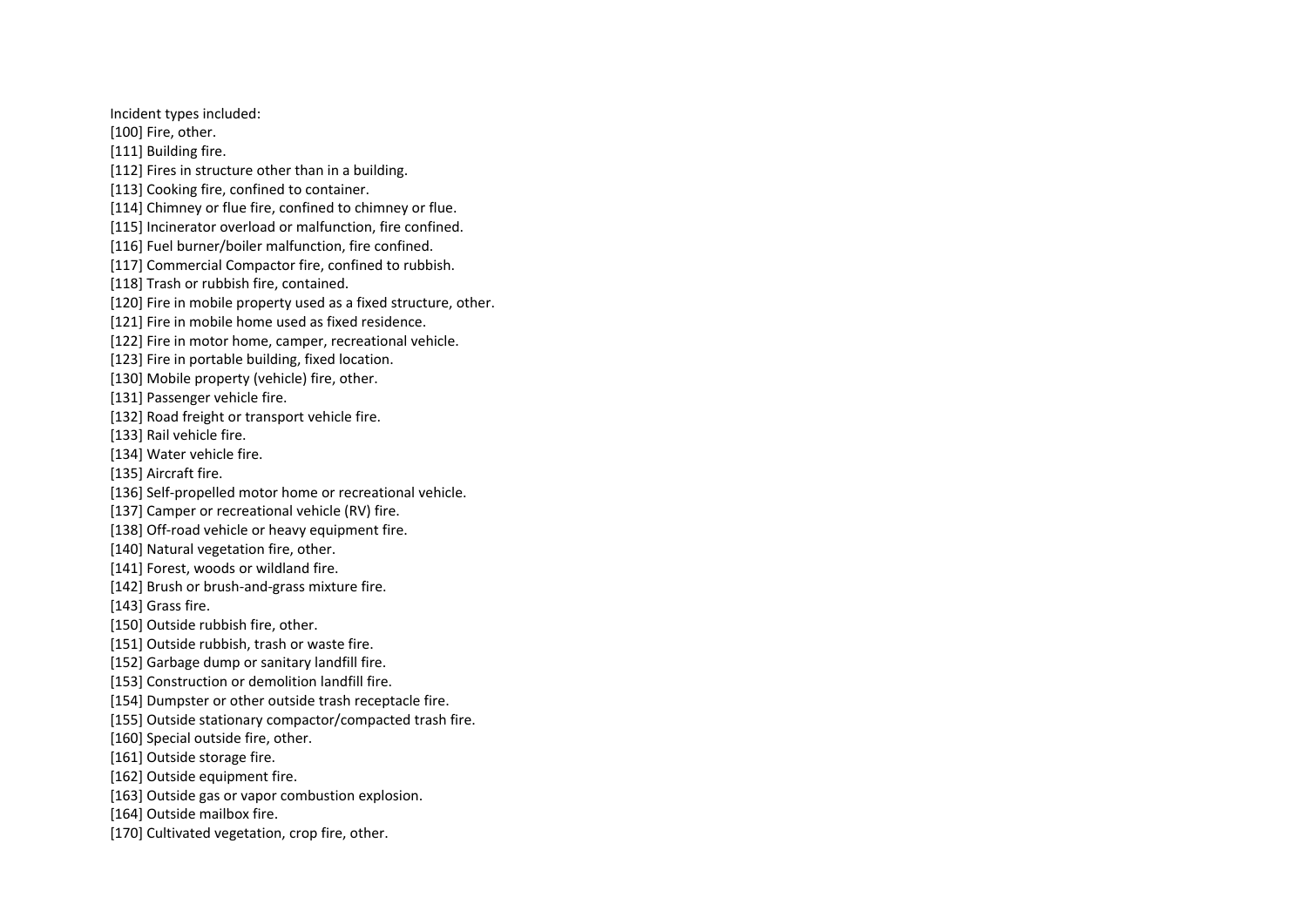[171] Cultivated grain or crop fire.

[172] Cultivated orchard or vineyard fire.

- [173] Cultivated trees or nursery stock fire.
- [200] Overpressure rupture, explosion, overheat other.
- [210] Overpressure rupture from steam, other.
- [211] Overpressure rupture of steam pipe or pipeline.
- [212] Overpressure rupture of steam boiler.
- [213] Steam rupture of pressure or process vessel.
- [220] Overpressure rupture from air or gas, other.
- [221] Overpressure rupture of air or gas pipe/pipeline.
- [222] Overpressure rupture of boiler from air or gas.
- [223] Air or gas rupture of pressure or process vessel.
- [231] Chemical reaction rupture of process vessel.
- [240] Explosion (no fire), other.
- [241] Munitions or bomb explosion (no fire).
- [242] Blasting agent explosion (no fire).
- [243] Fireworks explosion (no fire).
- [244] Dust explosion (no fire).
- [251] Excessive heat, scorch burns with no ignition.
- [300] Rescue, EMS incident, other.
- [311] Medical assist, assist EMS crew.
- [320] Emergency medical service incident, other.
- [321] EMS call, excluding vehicle accident with injury.
- [322] Motor vehicle accident with injuries.
- [323] Motor vehicle/pedestrian accident (MV Ped).
- [324] Motor vehicle accident with no injuries.
- [331] Lock-in (if lock out, use 511).
- [340] Search for lost person, other.
- [341] Search for person on land.
- [342] Search for person in water.
- [343] Search for person underground.
- [350] Extrication, rescue, other.
- [351] Extrication of victim(s) from building/structure.
- [352] Extrication of victim(s) from vehicle.
- [353] Removal of victim(s) from stalled elevator.
- [354] Trench/below-grade rescue.
- [355] Confined space rescue.
- [356] High-angle rescue.
- [357] Extrication of victim(s) from machinery.
- [360] Water & ice-related rescue, other.
- [361] Swimming/recreational water areas rescue.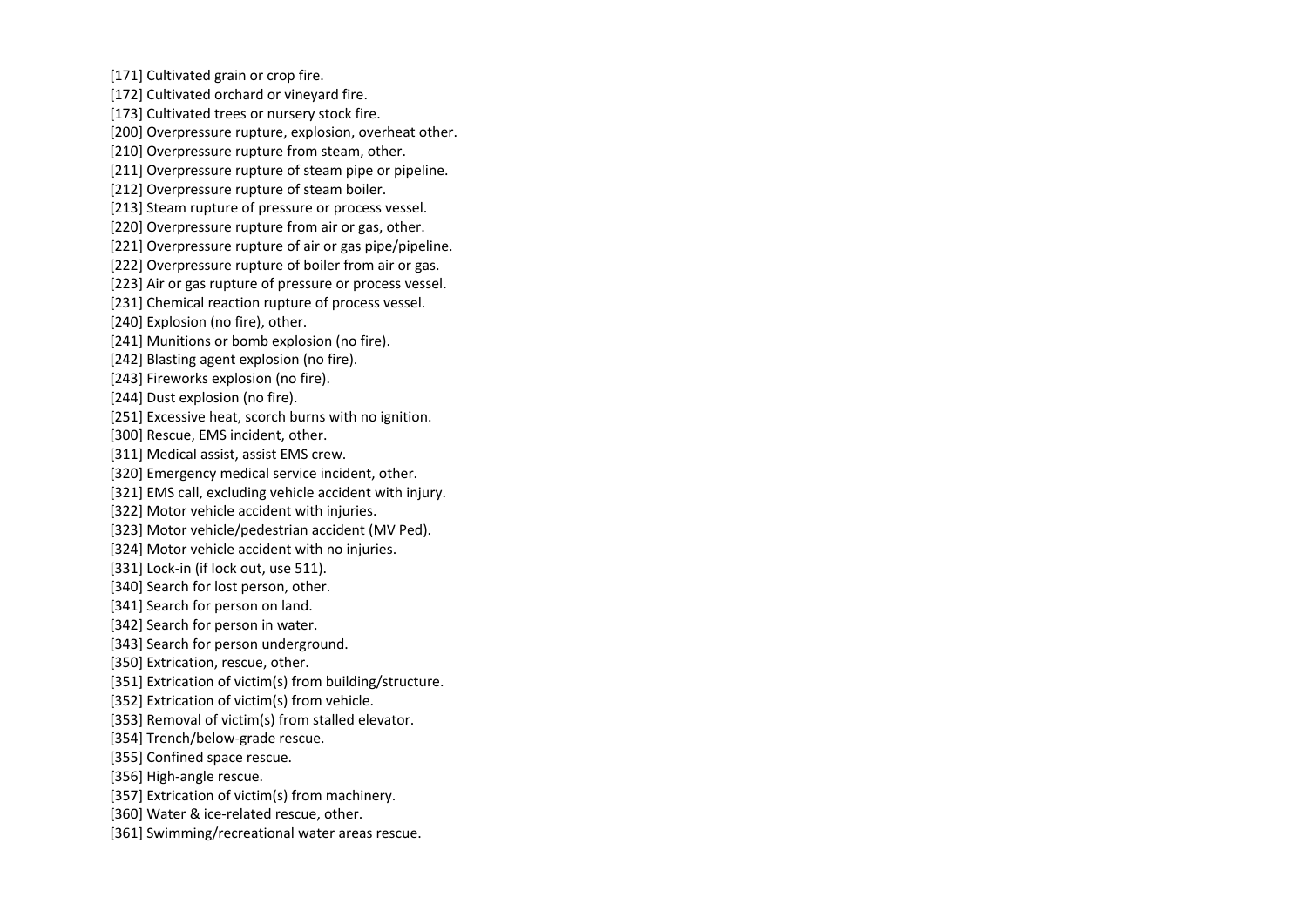[362] Ice rescue.

- [363] Swift water rescue.
- [364] Surf rescue.
- [365] Watercraft rescue.
- [370] Electrical rescue, other.
- [371] Electrocution or potential electrocution.
- [372] Trapped by power lines.
- [381] Rescue or EMS standby.
- [400] Hazardous condition, other.
- [410] Combustible/flammable gas/liquid condition, other.
- [411] Gasoline or other flammable liquid spill.
- [412] Gas leak (natural gas or LPG).
- [413] Oil or other combustible liquid spill.
- [420] Toxic condition, other.
- [421] Chemical hazard (no spill or leak).
- [422] Chemical spill or leak.
- [423] Refrigeration leak.
- [424] Carbon monoxide incident.
- [430] Radioactive condition, other.
- [431] Radiation leak, radioactive material.
- [440] Electrical wiring/equipment problem, other.
- [441] Heat from short circuit (wiring), defective/worn.
- [442] Overheated motor.
- [443] Breakdown of light ballast.
- [444] Power line down.
- [445] Arcing, shorted electrical equipment.
- [451] Biological hazard, confirmed or suspected.
- [460] Accident, potential accident, other.
- [461] Building or structure weakened or collapsed.
- [462] Aircraft standby.
- [463] Vehicle accident, general cleanup.
- [471] Explosive, bomb removal (for bomb scare, use 721).
- [480] Attempted burning, illegal action, other.
- [481] Attempt to burn.
- [482] Threat to burn.
- [500] Service Call, other.
- [510] Person in distress, other.
- [511] Lock-out.
- [512] Ring or jewelry removal.
- [520] Water problem, other.
- [521] Water evacuation.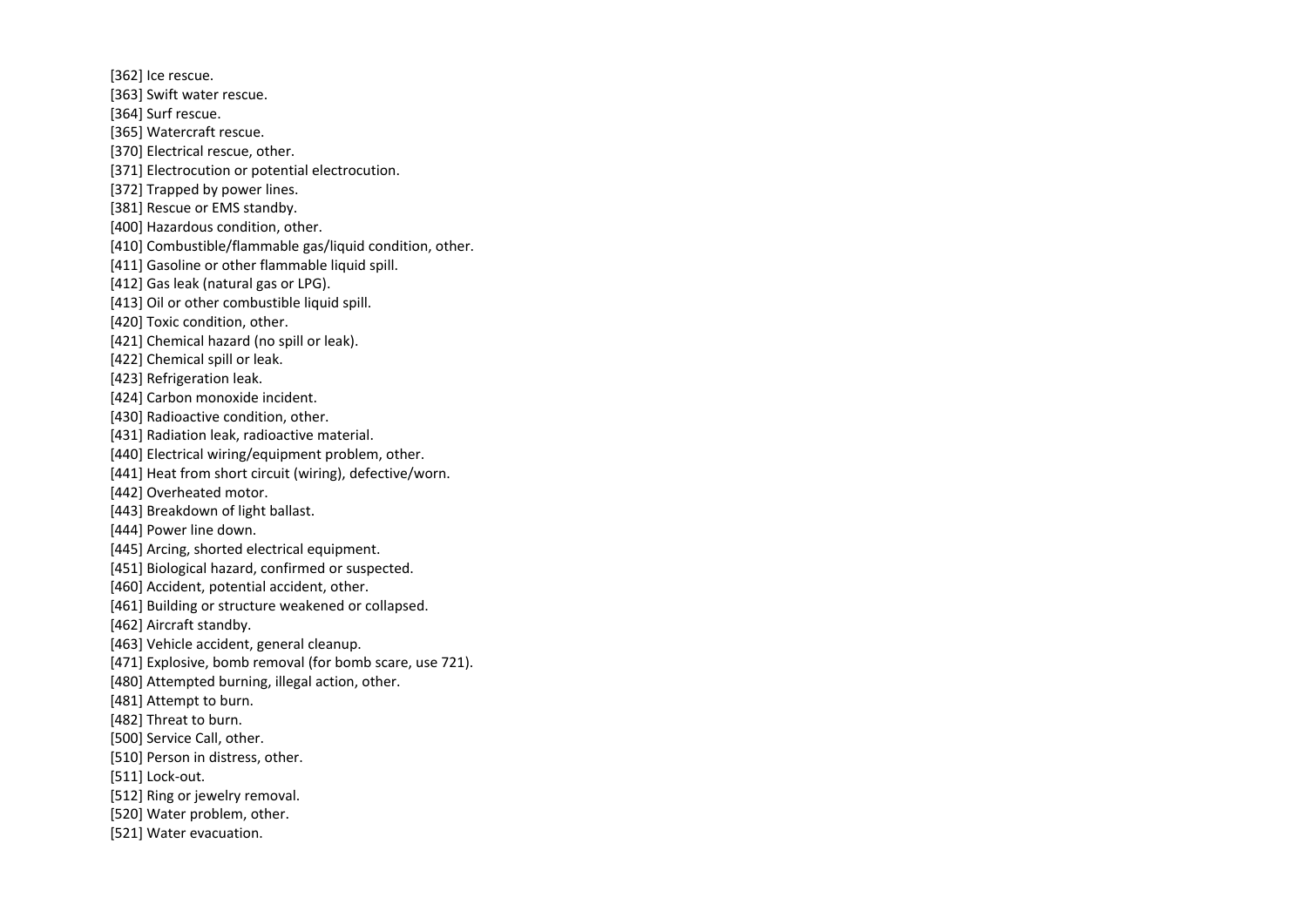- [522] Water or steam leak.
- [531] Smoke or odor removal.
- [540] Animal problem, other.
- [541] Animal problem.
- [542] Animal rescue.
- [550] Public service assistance, other.
- [551] Assist police or other governmental agency.
- [552] Police matter.
- [553] Public service.
- [554] Assist invalid.
- [555] Defective elevator, no occupants.
- [561] Unauthorized burning.
- [571] Cover assignment, standby, moveup.
- [600] Good intent call, other.
- [611] Dispatched & canceled en route.
- [621] Wrong location.
- [622] No incident found on arrival at dispatch address.
- [631] Authorized controlled burning.
- [632] Prescribed fire.
- [641] Vicinity alarm (incident in other location).
- [650] Steam, other gas mistaken for smoke, other.
- [651] Smoke scare, odor of smoke.
- [652] Steam, vapor, fog or dust thought to be smoke.
- [653] Smoke from barbecue, tar kettle.
- [661] EMS call, party transported by non-fire agency.
- [671] HazMat release investigation w/no HazMat.
- [672] Biological hazard investigation, none found.
- [700] False alarm or false call, other.
- [710] Malicious, mischievous false call, other.
- [711] Municipal alarm system, malicious false alarm.
- [712] Direct tie to FD, malicious false alarm.
- [713] Telephone, malicious false alarm.
- [714] Central station, malicious false alarm.
- [715] Local alarm system, malicious false alarm.
- [721] Bomb scare no bomb.
- [730] System malfunction, other.
- [731] Sprinkler activation due to malfunction.
- [732] Extinguishing system activation due to malfunction.
- [733] Smoke detector activation due to malfunction.
- [734] Heat detector activation due to malfunction.
- [735] Alarm system sounded due to malfunction.